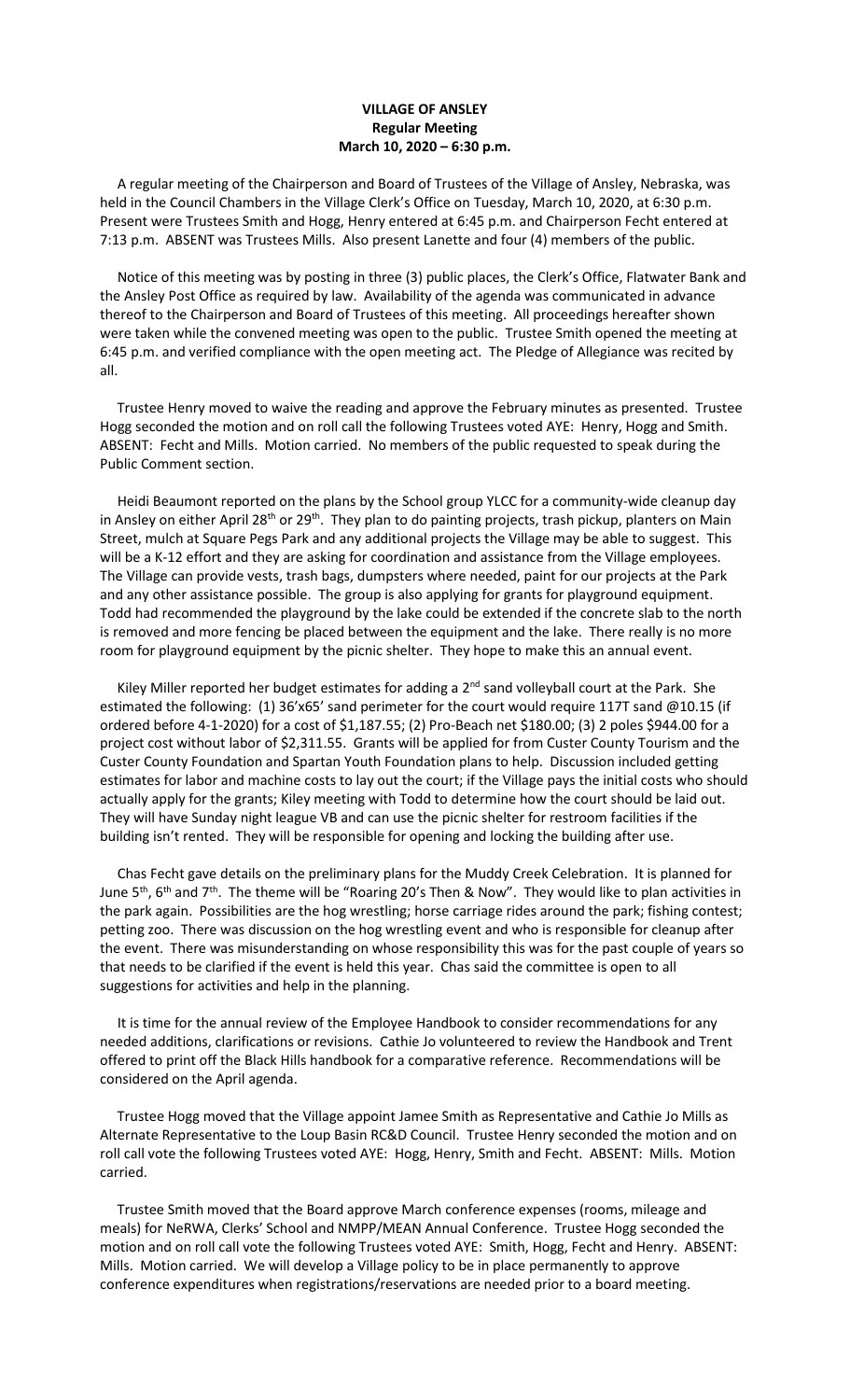The Board looked at options for benches to place at the Municipal Auditorium where the shrubs have been removed. The consensus was to purchase 8' benches made of recycled material. The Village will purchase one (1) bench this year. Lanette will contact a couple of families who had indicated an interest in purchasing something in memory of loved ones for the Municipal Auditorium to see if they would consider purchasing a bench. The Village will determine style and size of benches to keep the look as uniform as possible.

 The Village is experiencing almost weekly abuse at the compost site with people dumping unacceptable materials that are not natural. This puts us at risk of being closed down by NDEE for noncompliance. The property owner has also expressed to Todd that he is considering ending the lease agreement. We have no formal agreement but the lease is paid through August, 2020.

 Lanette gave the following Department Head Report: (1) The firemen plan a burn around the Lake for either March 14<sup>th</sup> or 15<sup>th</sup> depending on weather; (2) Lanette will be gone to Clerks' Institute & Academy next week; (3) board members received copies of our property coverages and Lanette requested everyone take a look and be sure they are comfortable with the coverage amounts; (4) the Board authorized having Taylor Heating & Cooling check the AC units in the Municipal Auditorium and make a recommendation for repair versus replacement; (5) the Planning Commission will hold a meeting on 4- 22-20 with Craig Bennett of Miller & Associates to outline the next steps in updating Ansley's Comprehensive Plan and Board members are asked to put this on their calendar; (6) Todd ordered and the Village has received another load of rock for street maintenance.

 Trustee Hogg moved to approve the claims and Trustee Smith seconded the motion. On roll call vote the following Trustees voted AYE: Hogg, Smith, Henry and Fecht. ABSENT: Mills. Motion carried.

| <b>GENERAL FUND</b>         |          |                                |           |
|-----------------------------|----------|--------------------------------|-----------|
| Amazon-sup                  | 118.43   | Ansley Lmbr-sup                | 167.21    |
| Ansley Post Office-rent     | 120.00   | <b>Beaver Bearing-pt</b>       | 11.90     |
| BlueTarp-fee                | 39.99    | Capital Business-ser           | 99.94     |
| Carrot-Top-flags            | 193.21   | <b>Central NE Medical-test</b> | 55.00     |
| <b>Custer Co Chief-fees</b> | 40.00    | <b>Custer Federal-inv</b>      | 8,920.00  |
| Custer's-fuel               | 488.64   | Dates&Updates-fees             | 25.00     |
| DOE-en                      | 721.62   | Lanette Doane-conf/ins/cell    | 470.61    |
| Dutton-Lainson-sup          | 28.86    | Eakes-sup                      | 158.22    |
| <b>Trent Fecht-conf</b>     | 184.00   | Freedom Claims-ins             | 230.80    |
| Todd Grant-eq/cell          | 325.00   | Lex Solid Waste-fees           | 572.55    |
| LC Auto-pts                 | 104.36   | Mid-Am-sup/eq                  | 1,393.50  |
| NCTC-ph                     | 536.48   | NE Dept Rev-tx                 | 4,176.65  |
| NE DHHS-fee                 | 40.00    | NE Public Health Lab-test      | 15.00     |
| One Call-ser                | 17.69    | Orschelns-eq                   | 149.78    |
| Petty Cash-sup              | 143.85   | Plains Eq-rep                  | 317.34    |
| Sargent Drilling-ser        | 675.00   | Tyler Schmieding-eq            | 300.00    |
| UBT-inv                     | 1,500.00 | Unitech-sup                    | 289.00    |
| Village-util                | 2,144.70 | Jason White-fees               | 89.33     |
| Yanez Service-fuel          | 104.08   | <b>Black Hills-ser</b>         | 1,294.58  |
| Company 13-rock             | 1,060.49 | Fairfield Inn-conf             | 452.02    |
| Hireright-test              | 35.70    | MEAN-en                        | 30,226.02 |
| UHC-ins                     | 1,605.28 | City Payroll-sal               | 13,216.34 |
| <b>AFLAC-ins</b>            | 60.45    | Federal Tax Dep-tx             | 4,011.38  |
| Invesco-ret                 | 1,448.00 | <b>Bill Moser-cell</b>         | 25.00     |
| Nate Slagle-cell            | 25.00    |                                |           |

 There being no further business to come before the Board Trustee Hogg moved to adjourn and Trustee Smith seconded the motion. On roll call vote the following Trustees voted AYE: Hogg, Smith, Henry and Fecht. ABSENT: Mills. Motion carried and meeting adjourned at 9:00 p.m.

ATTEST: \_\_\_\_\_\_\_\_\_\_\_\_\_\_\_\_\_\_\_\_\_\_\_\_\_\_\_\_\_\_\_\_\_\_\_\_\_\_\_

Trenton Fecht, Chairperson

Lanette C. Doane, CMC

\_\_\_\_\_\_\_\_\_\_\_\_\_\_\_\_\_\_\_\_\_\_\_\_\_\_\_\_\_\_\_\_\_\_\_\_\_\_\_\_